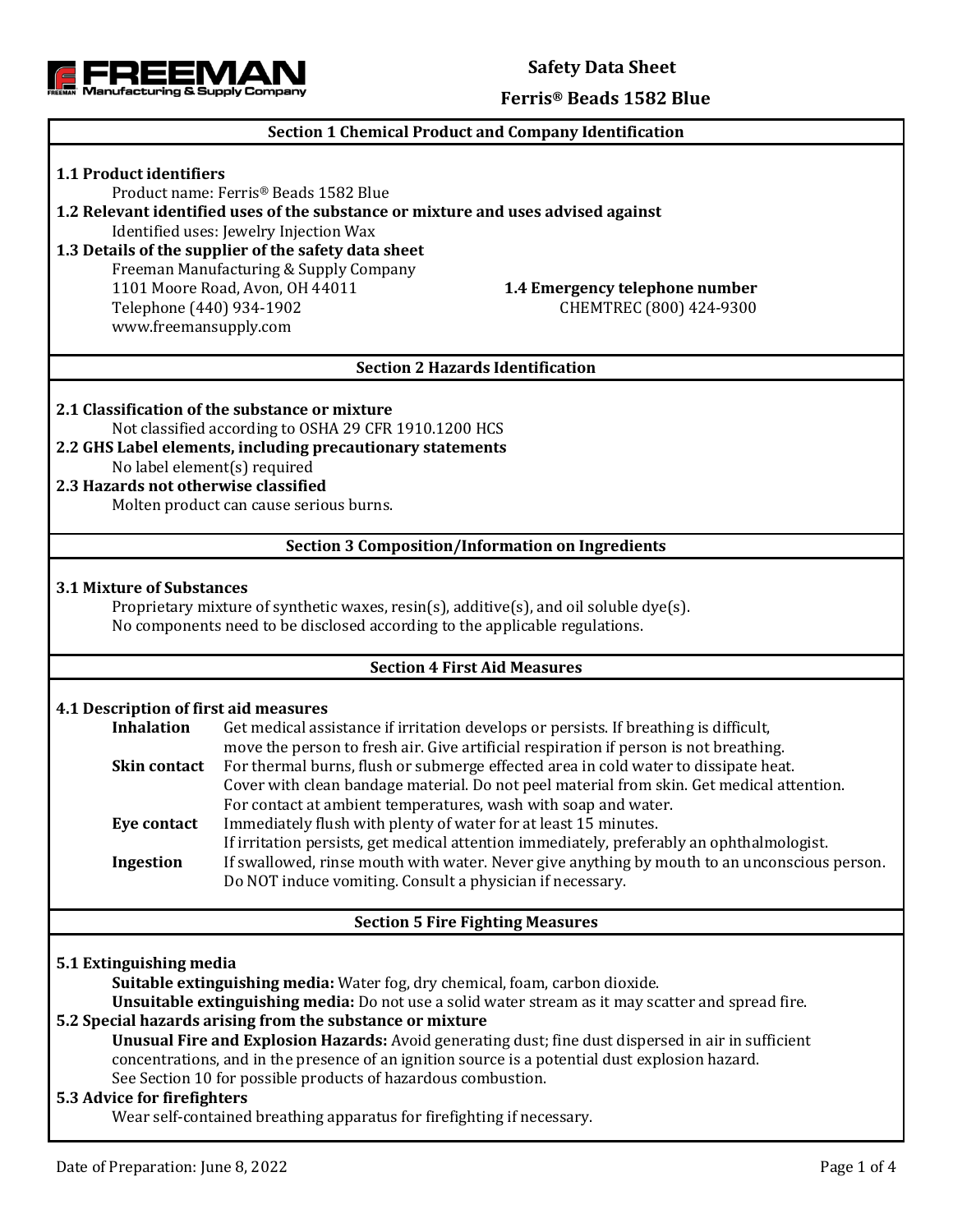## **Section 6 Accidental Release Measures**

## **6.1 Personal precautions, protective equipment and emergency procedures**

Avoid contact with skin and eyes. Wear appropriate personal protective equipment, see Section 8. **6.2 Environmental precautions**

Should not be released into the environment. Prevent product from entering drains.

## **6.3 Methods and materials for containment and cleaning up**

Do not walk through spilled material. Avoid dust formation. Contain spillage and use clean non-sparking tools to collect material. Shovel spillage into suitable container for disposal.

## **Section 7 Handling and Storage**

## **7.1 Precautions for safe handling**

Wear appropriate personal protective equipment, see Section 8. Avoid contact with skin and eyes. Wash thoroughly with soap and water after handling. Do not use in areas without adequate ventilation. Avoid breathing fumes. Avoid dust formation. Avoid contact with molten material.

**Specific end use(s):** Avoid heating above 100°C (212°F) during the normal investment casting process (except dewax operations). Do not let molten product stand in melt tanks and injection machines, stir product continuously.

## **7.2 Conditions for safe storage, including any incompatibilities**

Store at ambient temperatures. Keep in closed container when not in use. Keep away from ignition sources, heat, open flames, and direct sunlight. Do not store with incompatible materials, see Section 10.

## **Section 8 Exposure Controls/Personal Protection**

## **8.1 Control parameters**

| <b>Substance Name</b> | <b>Exposure Limit / Standard</b> | Source |
|-----------------------|----------------------------------|--------|
| Wax fumes             | $2 \text{ mg/m}^3$ TWA           | ACGIH  |

#### **8.2 Exposure controls**

#### **Appropriate engineering controls**

Good general ventilation (typically 10 air changes per hour) should be used. Ventilation rates should be matched to conditions. Supplementary local exhaust ventilation may be needed in special circumstances, such as poorly ventilated spaces, very hot processing, mechanical generation of dusts, etc.

## **8.3 Personal protective equipment**

#### **Eye/Face**

Wear safety glasses equipped with side shields, or safety goggles.

#### **Hands**

Chemical protective gloves should not be needed when handling this material. Use gloves to protect from mechanical injury. Use gloves with insulation for thermal protection when needed.

## **Skin/Body**

No precautions other than clean body-covering clothing should be needed.

#### **Respiratory**

The need for respiratory protection is not anticipated under normal use conditions and with adequate ventilation. If elevated airborne concentrations above applicable workplace exposure levels are anticipated, or when adverse effects such as respiratory irritation has been experienced, or where indicated by your risk assessment process, then use an approved air-purifying respirator. Use an approved air-purifying respirator with organic vapor cartridge and particulate pre-filter when vapors are generated at increased temperatures. **Safety Stations**

Make emergency eyewash stations and washing facilities available in work area.

### **General Hygienic Practices**

Wash thoroughly after handling, and before eating, drinking or smoking. Remove contaminated clothing promptly and clean thoroughly before reuse. Avoid contamination of food, beverages, or smoking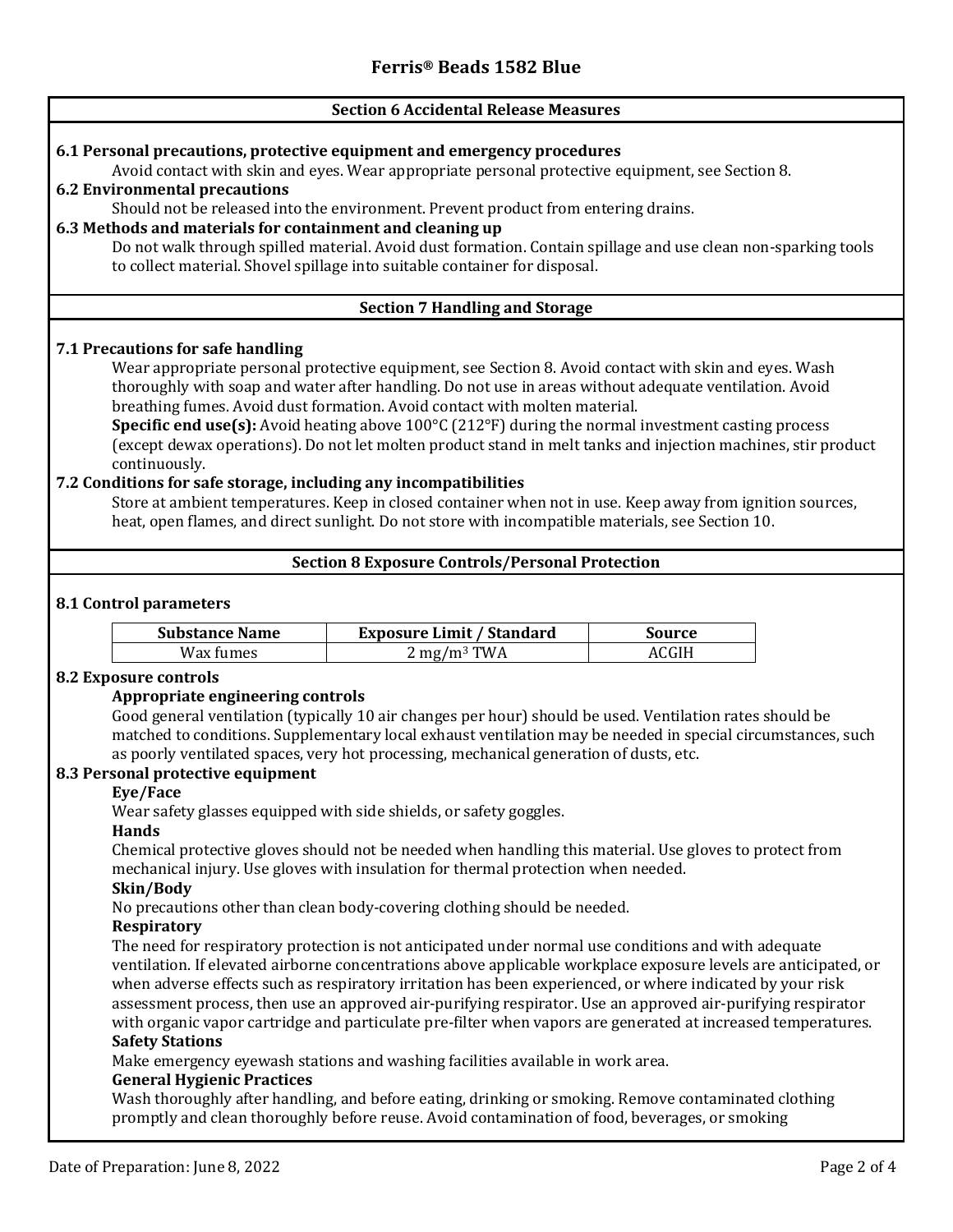| <b>Section 9 Physical and Chemical Properties</b>                                   |                                                                 |  |  |  |  |
|-------------------------------------------------------------------------------------|-----------------------------------------------------------------|--|--|--|--|
|                                                                                     |                                                                 |  |  |  |  |
| 9.1 Information on basic physical and chemical properties                           |                                                                 |  |  |  |  |
| <b>Physical State</b>                                                               | Solid                                                           |  |  |  |  |
| Color<br><b>Odor</b>                                                                | Blue<br>Mild                                                    |  |  |  |  |
| <b>Odor Threshold</b>                                                               | No data available                                               |  |  |  |  |
|                                                                                     |                                                                 |  |  |  |  |
| pH                                                                                  | No data available                                               |  |  |  |  |
| <b>Melting Point</b><br><b>VOC Content</b>                                          | $>155^{\circ}F(>68^{\circ}C)$<br>0                              |  |  |  |  |
| <b>Boiling Point</b>                                                                | No data available                                               |  |  |  |  |
| <b>Flash Point</b>                                                                  | 465°F (240°C)                                                   |  |  |  |  |
| <b>Evaporation rate</b>                                                             | No data available                                               |  |  |  |  |
| <b>Flammability (solid, gas)</b>                                                    | No data available                                               |  |  |  |  |
| <b>Upper/lower flammability</b>                                                     | No data available                                               |  |  |  |  |
| <b>Vapor Pressure</b>                                                               | No data available                                               |  |  |  |  |
| <b>Vapor Density</b>                                                                | No data available                                               |  |  |  |  |
| <b>Relative Density (g/cc)</b>                                                      | $0.9 \pm 0.05$                                                  |  |  |  |  |
| <b>Water Solubility</b>                                                             | Negligible                                                      |  |  |  |  |
| Coefficient: n-octanol/water                                                        | No data available                                               |  |  |  |  |
| <b>Auto-Ignition Temperature</b>                                                    | No data available                                               |  |  |  |  |
| <b>Viscosity</b>                                                                    | Solid at room temperature                                       |  |  |  |  |
| <b>Explosive Properties</b>                                                         | None                                                            |  |  |  |  |
| <b>Oxidizing Properties</b>                                                         | None                                                            |  |  |  |  |
|                                                                                     |                                                                 |  |  |  |  |
|                                                                                     | <b>Section 10 Stability and Reactivity</b>                      |  |  |  |  |
|                                                                                     |                                                                 |  |  |  |  |
| 10.1 Reactivity:                                                                    | No dangerous reaction known under conditions of normal use.     |  |  |  |  |
| 10.2 Chemical stability:                                                            | Stable under recommended storage conditions.                    |  |  |  |  |
| 10.3 Possibility of hazardous reactions:                                            | Hazardous polymerization does not occur.                        |  |  |  |  |
| 10.4 Conditions to avoid:                                                           | Heat, sparks, open flame. Avoid dust formation.                 |  |  |  |  |
| 10.5 Incompatible materials:                                                        | Strong oxidizing agents.                                        |  |  |  |  |
| 10.6 Hazardous decomposition products                                               | May include: carbon monoxide, carbon dioxide, hydrocarbons,     |  |  |  |  |
|                                                                                     | organic acids, aldehydes, acrolein, alcohols, ketones           |  |  |  |  |
| <b>Section 11 Toxicological Information</b>                                         |                                                                 |  |  |  |  |
|                                                                                     |                                                                 |  |  |  |  |
| 11.1 Information on likely routes of exposure: eye contact, skin contact, ingestion |                                                                 |  |  |  |  |
| <b>Acute Oral Toxicity</b>                                                          | Very low toxicity if swallowed. Harmful effects not anticipated |  |  |  |  |
|                                                                                     | from swallowing small amounts.                                  |  |  |  |  |
| <b>Acute Dermal Toxicity</b>                                                        | No adverse effects anticipated from skin absorption.            |  |  |  |  |
| <b>Acute Inhalation Toxicity</b>                                                    | Vapors released during thermal processing may cause             |  |  |  |  |
|                                                                                     | respiratory irritation.                                         |  |  |  |  |
| <b>Skin Corrosion/Irritation</b>                                                    | Classification criteria not met                                 |  |  |  |  |
| <b>Serious Eye Damage/Eye Irritation</b>                                            | Classification criteria not met                                 |  |  |  |  |
| <b>Respiratory or Skin Sensitization</b>                                            | Classification criteria not met                                 |  |  |  |  |
| <b>Germ Cell Mutagenicity</b>                                                       | Classification criteria not met                                 |  |  |  |  |
| Carcinogenicity                                                                     | No component of this product present at levels greater than     |  |  |  |  |
|                                                                                     | or equal to 0.1% is identified as a known or anticipated        |  |  |  |  |
|                                                                                     | carcinogen by IARC, NTP, or OSHA.                               |  |  |  |  |
| <b>Reproductive Toxicity</b><br><b>Aspiration Hazard</b>                            | Classification criteria not met<br>Not relevant                 |  |  |  |  |
|                                                                                     |                                                                 |  |  |  |  |
|                                                                                     |                                                                 |  |  |  |  |